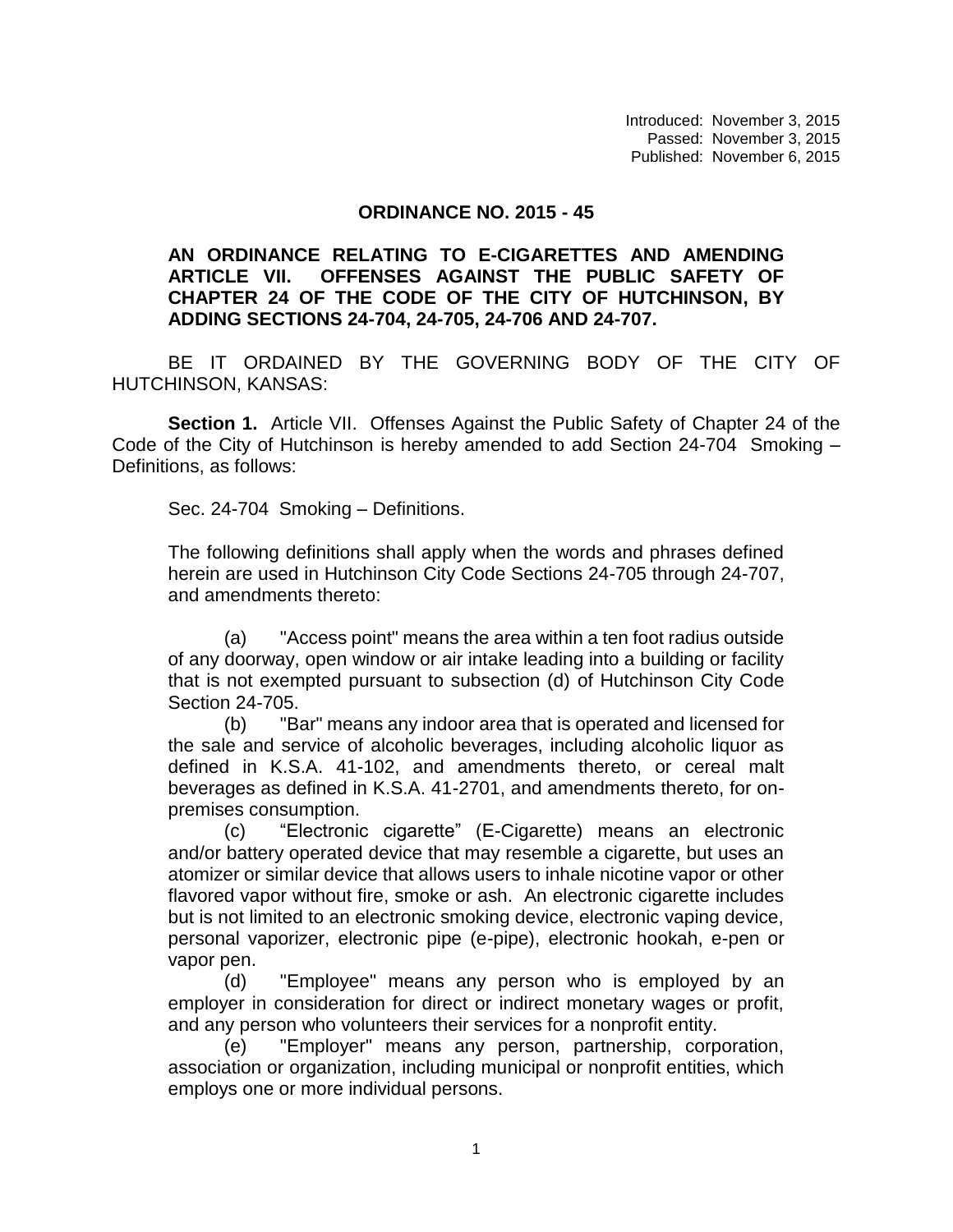"Enclosed area" means all space between a floor and ceiling which is enclosed on all sides by solid walls, windows or doorways which extend from the floor to the ceiling, including all space therein screened by partitions which do not extend to the ceiling or are not solid or similar structures. For purposes of this section, the following shall not be considered an "enclosed area": (1) Rooms or areas, enclosed by walls, windows or doorways, having neither a ceiling nor a roof and which are completely open to the elements and weather at all times; and (2) rooms or areas, enclosed by walls, fences, windows or doorways and a roof or ceiling, having openings that are permanently open to the elements and weather and which comprise an area that is at least 30% of the total perimeter wall area of such room or area.

(g) "Food service establishment" means any place in which food is served or is prepared for sale or service on the premises. Such term shall include, but not be limited to, fixed or mobile restaurants, coffee shops, cafeterias, short-order cafes, luncheonettes, grills, tea rooms, sandwich shops, soda fountains, taverns, private clubs, roadside kitchens, commissaries and any other private, public or nonprofit organization or institution routinely serving food and any other eating or drinking establishment or operation where food is served or provided for the public with or without charge.

(h) "Gaming floor" means the area of a lottery gaming facility or racetrack gaming facility, as those terms are defined in K.S.A. 74-8702, and amendments thereto, where patrons engage in Class III gaming. The gaming floor shall not include any areas used for accounting, maintenance, surveillance, security, administrative offices, storage, cash or cash counting, records, food service, lodging or entertainment, except that the gaming floor may include a bar where alcoholic beverages are served so long as the bar is located entirely within the area where Class III gaming is conducted.

(i) "Medical care facility" means a physician's office, general hospital, special hospital, ambulatory surgery center or recuperation center, as defined by K.S.A. 65-425, and amendments thereto, and any psychiatric hospital licensed under K.S.A. 75-3307b, and amendments thereto.

(j) "Outdoor recreational facility" means a hunting, fishing, shooting or golf club, business or enterprise operated primarily for the benefit of its owners, members and their guests and not normally open to the general public.

(k) "Place of employment" means any enclosed area under the control of a public or private employer, including, but not limited to, work areas, auditoriums, elevators, private offices, employee lounges and restrooms, conference and meeting rooms, classrooms, employee cafeterias, stairwells and hallways, that is used by employees during the course of employment. For purposes of this section, a private residence shall not be considered a "place of employment" unless such residence is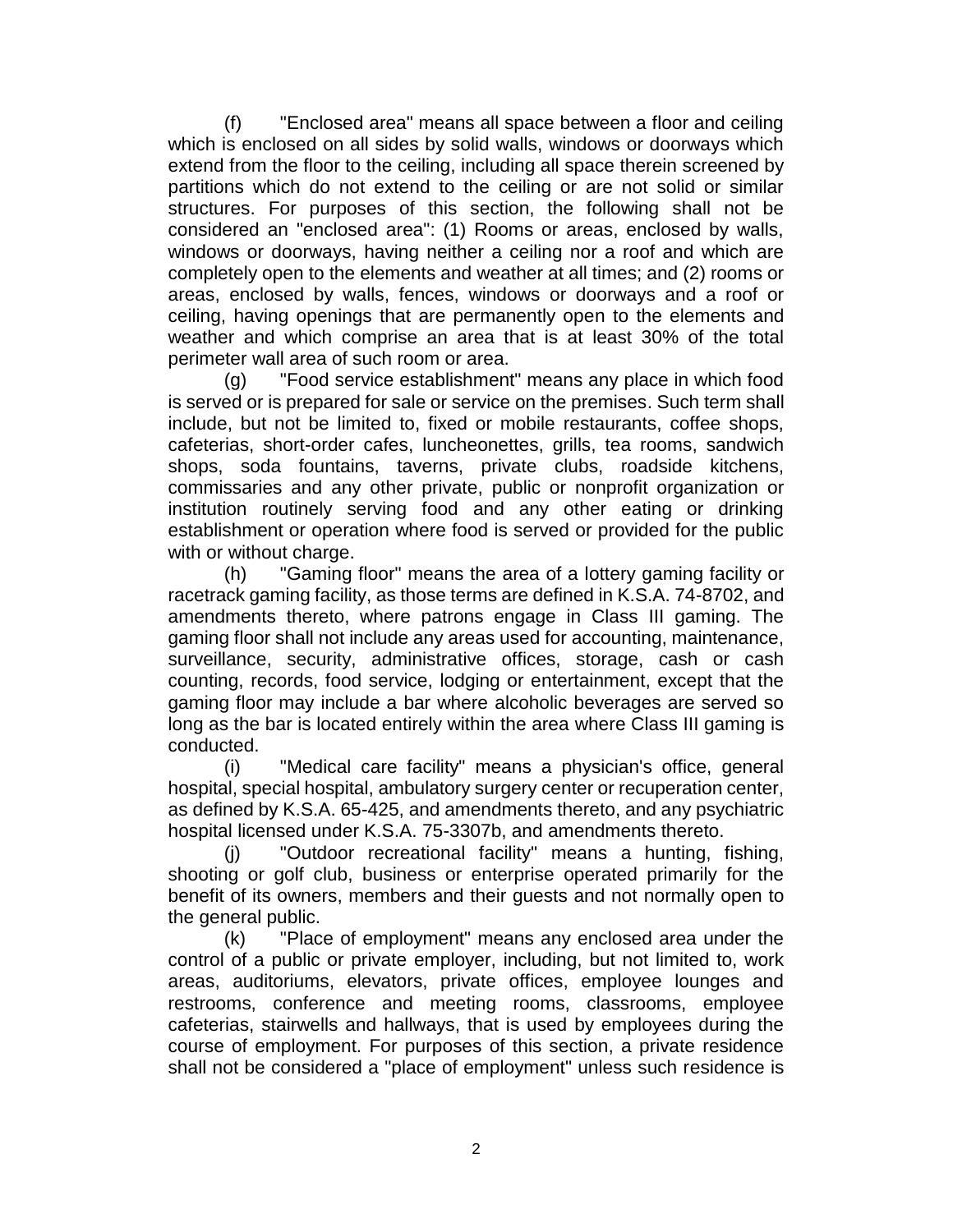used as a day care home, as defined in K.S.A. 65-530, and amendments thereto.

(l) "Private club" means an outdoor recreational facility operated primarily for the use of its owners, members and their guests that in its ordinary course of business is not open to the general public for which use of its facilities has substantial dues or membership fee requirements for its members.

(m) "Public building" means any building owned or operated by: (1) The state, including any branch, department, agency, bureau, commission, authority or other instrumentality thereof; (2) any county, city, township, other political subdivision, including any commission, authority, agency or instrumentality thereof; or (3) any other separate corporate instrumentality or unit of the state or any municipality.

(n) "Public meeting" means any meeting open to the public pursuant to K.S.A. 75-4317 et seq., and amendments thereto, or any other law of this state.

(o) "Public place" means any enclosed areas open to the public or used by the general public including, but not limited to: Banks, bars, food service establishments, retail service establishments, retail stores, public means of mass transportation, passenger elevators, health care institutions or any other place where health care services are provided to the public, medical care facilities, educational facilities, libraries, courtrooms, public buildings, restrooms, grocery stores, school buses, museums, theaters, auditoriums, arenas and recreational facilities. For purposes of this section, a private residence shall not be considered a "public place" unless such residence is used as a day care home, as defined in K.S.A. 65-530, and amendments thereto.

(p) "Smoke or Smoking" means any of the following: (1) the use of an electronic cigarette; (2) use of an electronic or battery-powered vaporizer that simulates tobacco smoking by producing an aerosol that resembles smoke.

(q) "Smoke shop" means any indoor area operated primarily for the retail sale of electronic cigarettes, tobacco, tobacco products or smoking devices or accessories, and which derives not less than 65% of its gross receipts from the sale of these items.

(r) "Substantial dues or membership fee requirements" means initiation costs, dues or fees proportional to the cost of membership in similarly-situated outdoor recreational facilities that are not considered nominal and implemented to otherwise avoid or evade restrictions of a ban on smoking.

**Section 2. .** Article VII. Offenses Against the Public Safety of Chapter 24 of the Code of the City of Hutchinson is hereby amended to add Section 24-705 Smoking – Prohibited, as follows: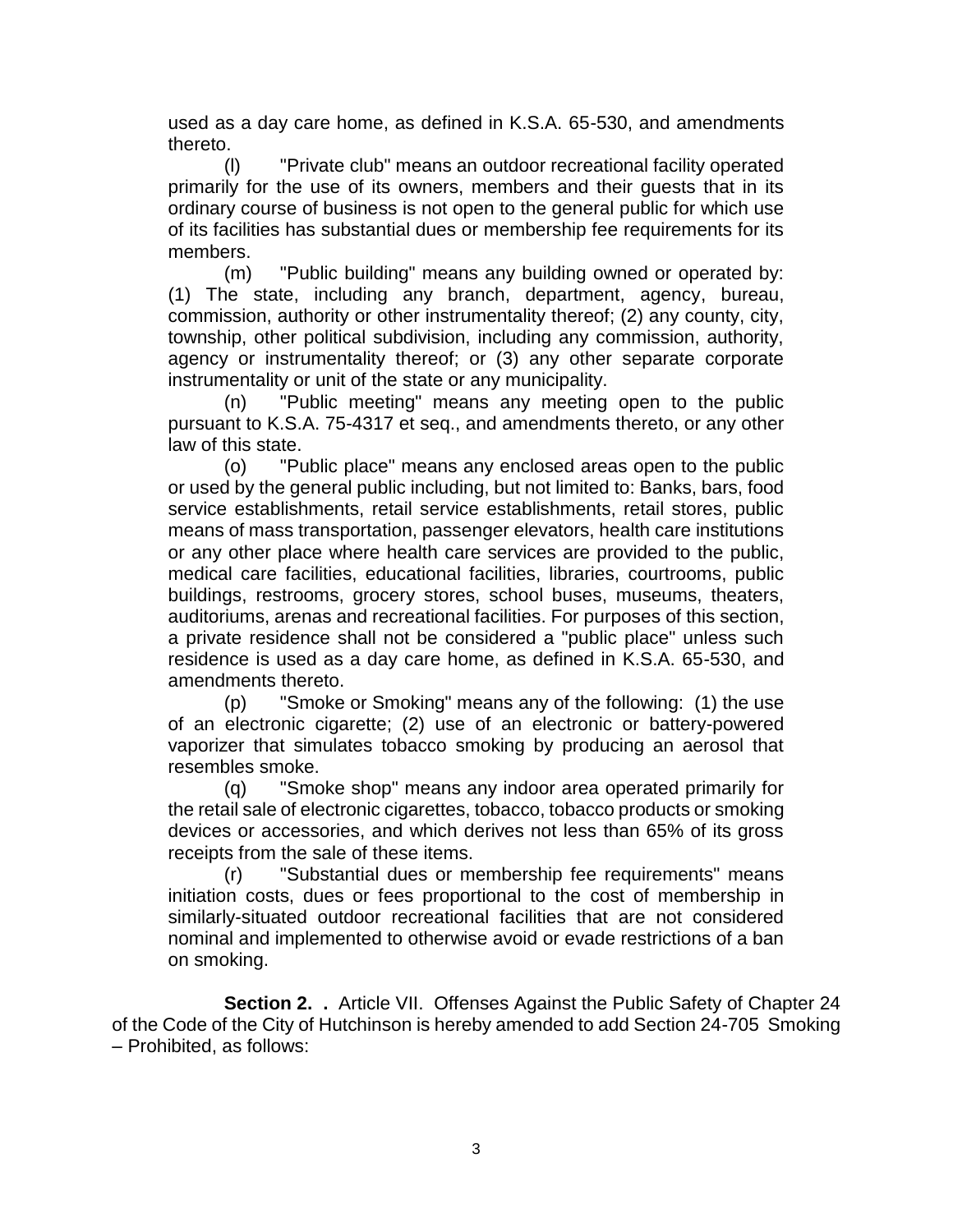Sec. 24-705 Smoking – Prohibited.

(a) It shall be unlawful, with no requirement of a culpable mental state, to smoke in an enclosed area or at a public meeting including, but not limited to:

- (1) Public places;
- (2) Taxicabs and limousines;
- (3) Restrooms, lobbies, hallways and other common areas in public and private buildings, condominiums and other multiple-residential facilities;
- (4) Restrooms, lobbies and other common areas in hotels and motels and in at least 80% of the sleeping quarters within a hotel or motel that may be rented to guests;
- (5) Access points of all buildings and facilities not exempted pursuant to subsection (d); and
- (6) Any place of employment.

(b) Each employer having a place of employment that is an enclosed area shall provide a smoke-free workplace for all employees. Such employer shall also adopt and maintain a written smoking policy which shall prohibit smoking without exception in all areas of the place of employment. Such policy shall be communicated to all current employees within one week of its adoption and shall be communicated to all new employees upon hiring. Each employer shall provide a written copy of the smoking policy upon request to any current or prospective employee.

(c) Notwithstanding any other provision of this section, Section 24-706 or Section 24-707, the proprietor or other person in charge of an adult care home, as defined in K.S.A. 39-923, and amendments thereto, or a medical care facility, may designate a portion of such adult care home, or the licensed long-term care unit of such medical care facility, as a smoking area, and smoking may be permitted within such designated smoking area.

- (d) The provisions of this section shall not apply to:
	- (1) The outdoor areas of any building or facility beyond the access points of such building or facility;
	- (2) Private homes or residences, except when such home or residence is used as a day care home, as defined in K.S.A. 5-530, and amendments thereto;
	- (3) A hotel or motel room rented to one or more guests if the total percentage of such hotel or motel rooms in such hotel or motel does not exceed 20%;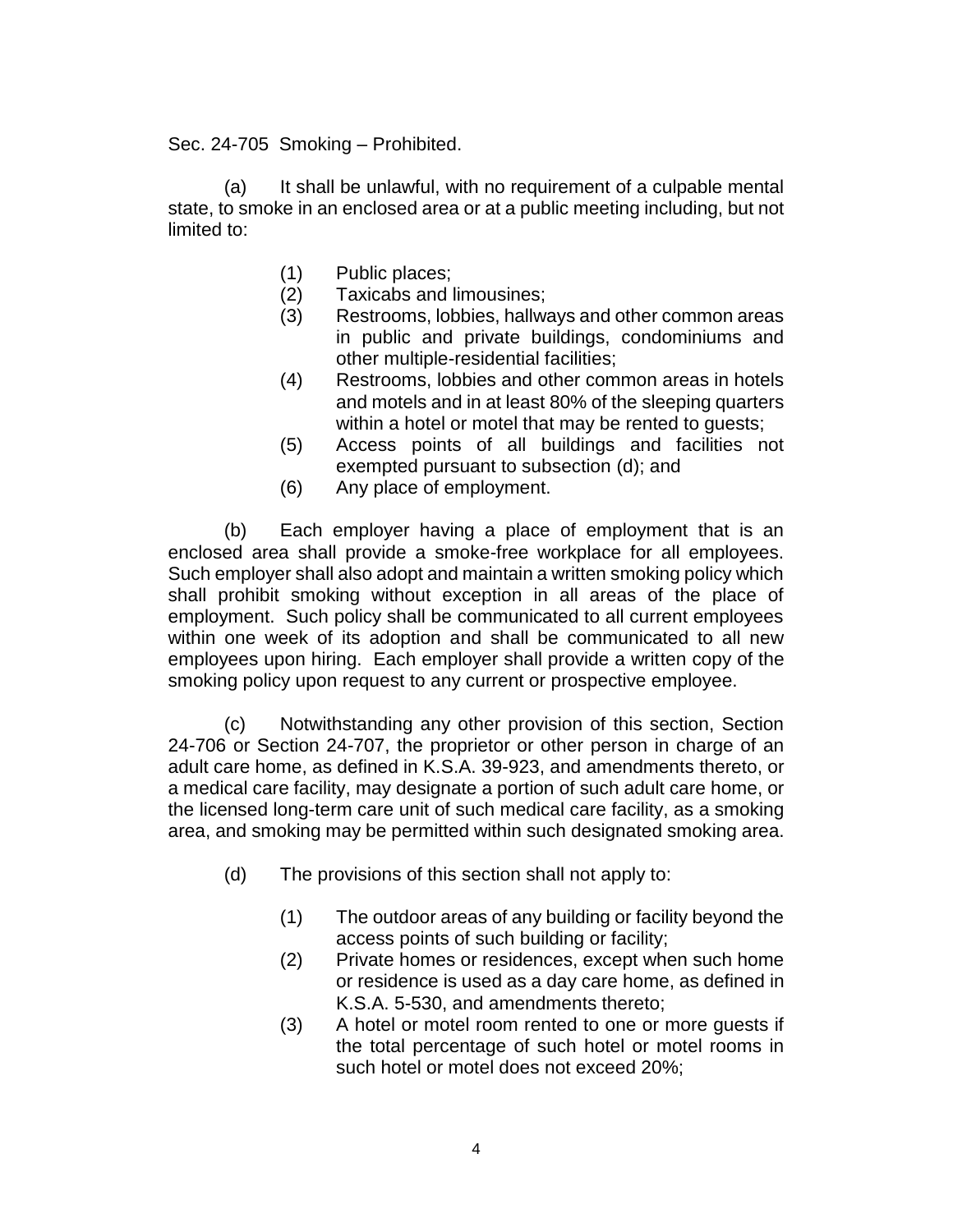- (4) The gaming floor of a lottery gaming facility or racetrack gaming facility, as those terms are defined in K.S.A. 74-8702, and amendments thereto;
- (5) That portion of an adult care home, as defined in K.S.A. 39-923, and amendments thereto, that is expressly designated as a smoking area by the proprietor or other person in charge of such adult care home pursuant to subsection (c) and that is fully enclosed and ventilated;
- (6) That portion of a licensed long-term care unit of a medical care facility that is expressly designated as a smoking area by the proprietor or other person in charge of such medical care facility pursuant to subsection (c) and that is fully enclosed and ventilated and to which access is restricted to the residents and their guests;
- (7) Smoke shops;
- (8) A Class A or Class B club defined in K.S.A. 41-201, and amendments thereto, which (A) held a license pursuant to K.S.A. 41-2606 et seq., and amendments thereto, as of January 1, 2009; and (B) notifies the secretary of health and environment in writing, not later than 90 days after the effective date of this act, that it wishes to continue to allow smoking on its premises; and
- (9) A private club in designated areas where minors are prohibited.
- (10) Any benefit cigar dinner or other cigar dinner of a substantially similar nature that:
	- (A) is conducted specifically and exclusively for charitable purposes by a nonprofit organization which is exempt from federal income taxation pursuant to Section 501(c)(3) of the federal internal revenue code of 1986;
	- (B) is conducted no more than once per calendar year by such organization; and
	- (C) has been held during each of the previous three years prior to January 1, 2011; and
- (11) That portion of a medical or clinical research facility constituting a separately ventilated, secure smoking room dedicated and used solely and exclusively for clinical research activities conducted in accordance with regulatory authority of the United States or the State of Kansas, as determined by the director of alcoholic beverage control of the department of revenue.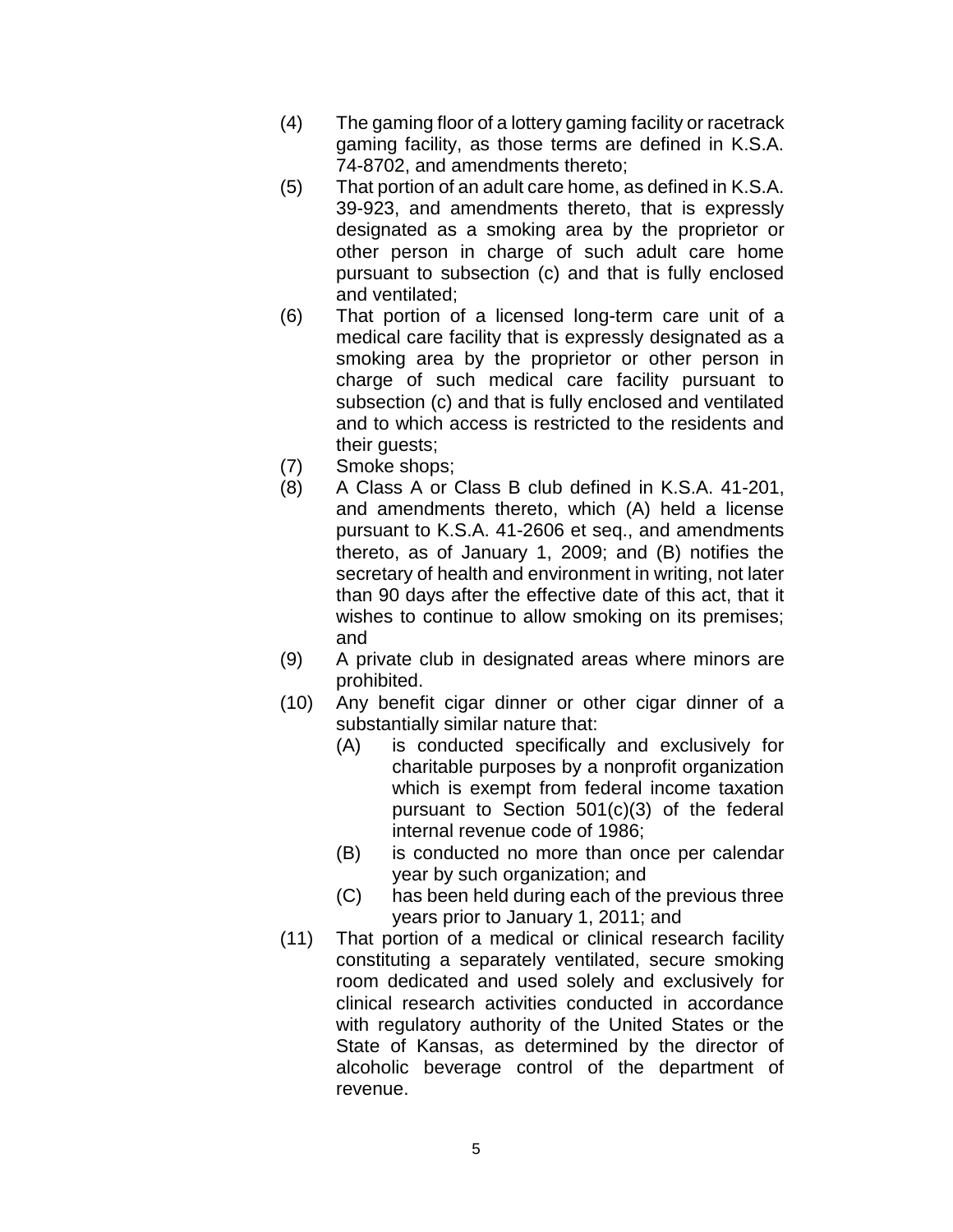**Section 3.** Article VII. Offenses Against the Public Safety of Chapter 24 of the Code of the City of Hutchinson is hereby amended to add Section 24-706 Smoking; Posting Premises as follows:

Sec. 24-706 Smoking; Posting Premises.

The proprietor or other person in charge of the premises of a public place, or other area where smoking is prohibited, shall post or cause to be posted in a conspicuous place signs at each entrance clearly stating that smoking, including electronic cigarettes, is prohibited.

**Section 4.** Article VII. Offenses Against the Public Safety of Chapter 24 of the Code of the City of Hutchinson is hereby amended to add Section 24-707 Smoking – Prohibited; Penalties, as follows:.

Sec. 24-707 Smoking – Prohibited; Penalties.

(a) It shall be unlawful for any person who owns, manages, operates or otherwise controls the use of any public place, or other area where smoking is prohibited, to fail to comply with all or any of the provisions of Sections 24-705 through 24-707.

(b) It shall be unlawful for any person who owns, manages, operates or otherwise controls the use of any public place, or other area where smoking is prohibited, to allow smoking to occur where prohibited by law. Any such person shall be deemed to allow smoking to occur under this subsection if such person:

- (1) Has knowledge that smoking is occurring; and
- (2) Recklessly permits smoking under the totality of the circumstances.

(c) It shall be unlawful for any person, with no requirement of a culpable mental state, to smoke in any area where smoking is prohibited by the provisions of Section 24-705.

(d) Any person who violates any provision of Sections 24-705 through 24-707, shall be guilty of an e-cigarette or smoking infraction punishable by a fine:

- (1) Not exceeding \$100 for the first violation;
- (2) Not exceeding \$200 for a second violation within a one year period after the first violation; or
- (3) Not exceeding \$500 for a third or subsequent violation within a one year period after the first violation.